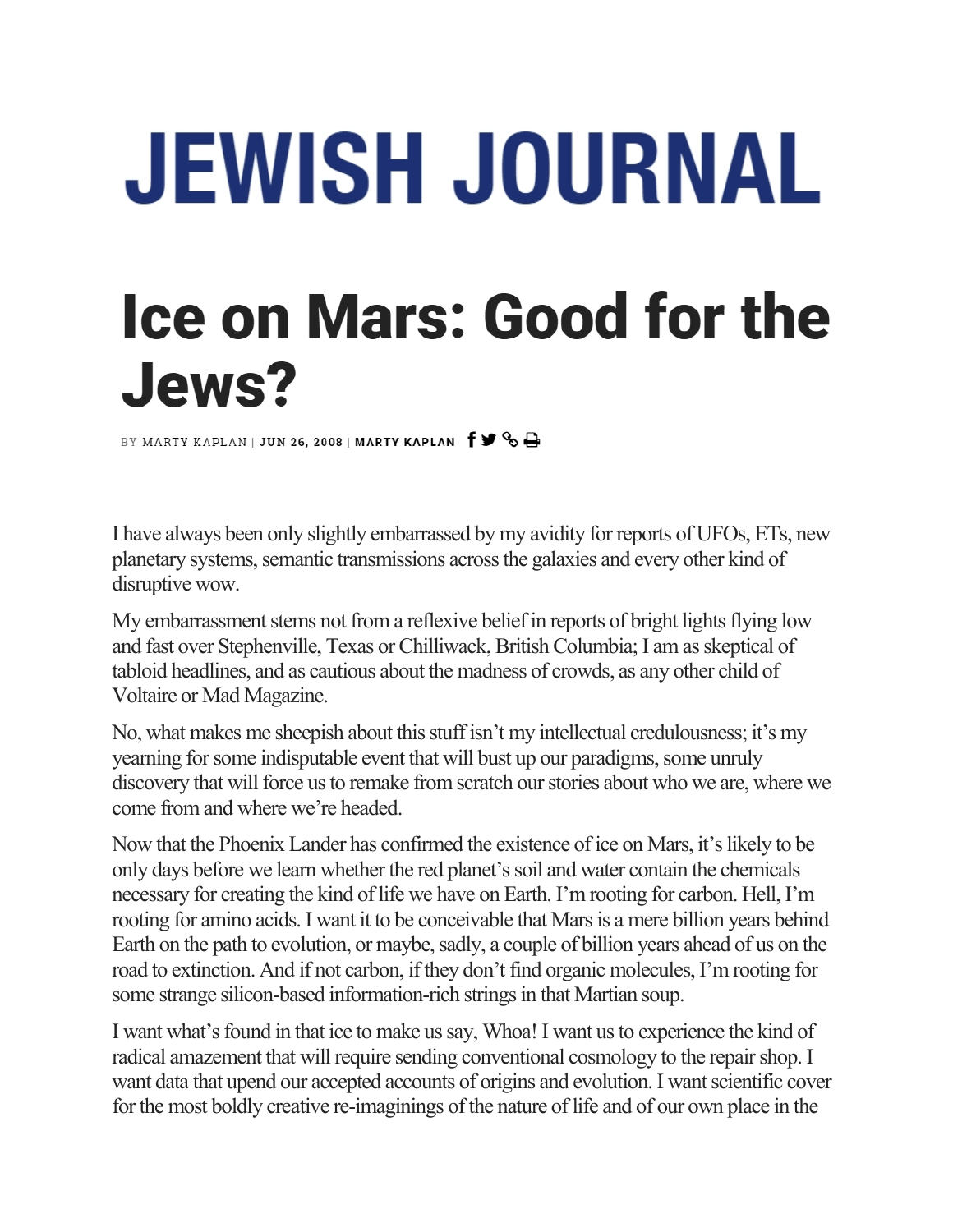great chain of being. I want to see the concepts of meaning and purpose up for grabs. I want new discoveries about stardust to make both ancient texts and current textbooks wholly inadequate for understanding the mysterium tremendum of the physical universe.

I want the discovery of extraterrestrial life — or "life" —to change everything. I don't mean an eruption of "War of the Worlds"-style paranoia or of "Close Encounters"-style romanticism. I'm thinking instead of that 4-million-year-old black monolith that astronauts find deliberately buried on the moon in the 1968 movie "2001: A Space Odyssey," an object identical to one in the movie's opening "Dawn of Man" sequence. Forget the middle part of the movie, the voyage to Jupiter to examine a third monolith circling that planet, a trip sabotaged by the mutinous supercomputer HAL; think instead about how the movie ends.

There is an amazing light show, followed by actor Keir Dullea's accelerated aging in a weird Louis XVI-furnished room, followed abruptly by Dullea's transformation into the Star Child, a fetus in a glowing orb looking down from space on the Earth. If you're of boomerish vintage, you know that plenty of stoned debates about the meaning of the movie's strange conclusion followed its initial release (I know, I know: you didn't inhale). The interpretation that worked best for me was that, basically, we humans don't know nothing.

Is evolution the merely pointless, meaningless consequence of having world enough and time, or is our current state of consciousness just too embryonic to grasp the telos of the universe? If cosmologists are right about the Big Bang, what's the difference between the essential preposterousness of that account of ontology, and the tsimtsum of the kabbalah? If a starry night or a baby's finger can make you marvel at the sheer existence of anything at all, why should God be a less plausible account of materiality than quantum physics' favorite theory: superstrings vibrating in 11 ineffable dimensions of space-time? If scientists believe, as they do, that invisible dark matter and unobservable dark energy make up the vast majority of the universe, then why should mystical accounts of an unseeable cosmos be any more inconceivable?

Jews, of course, don't need monoliths, or Martian ice water, to set them off in these speculative directions. Jacob was renamed Israel because he wrestled with God, and his descendants still spend their days wrestling with the idea of God, no matter what the news might be from the Large Hadron Collider, the SETI Arecibo Observatory or the Phoenix Lander on Mars.

Nor do I underestimate the capacity of midrashic reasoning to assimilate even the most alien of singularities that scientists may turn up. Should microscopes examining a soil sample from the third planet's northern arctic plane next week reveal a Martian version of Horton's